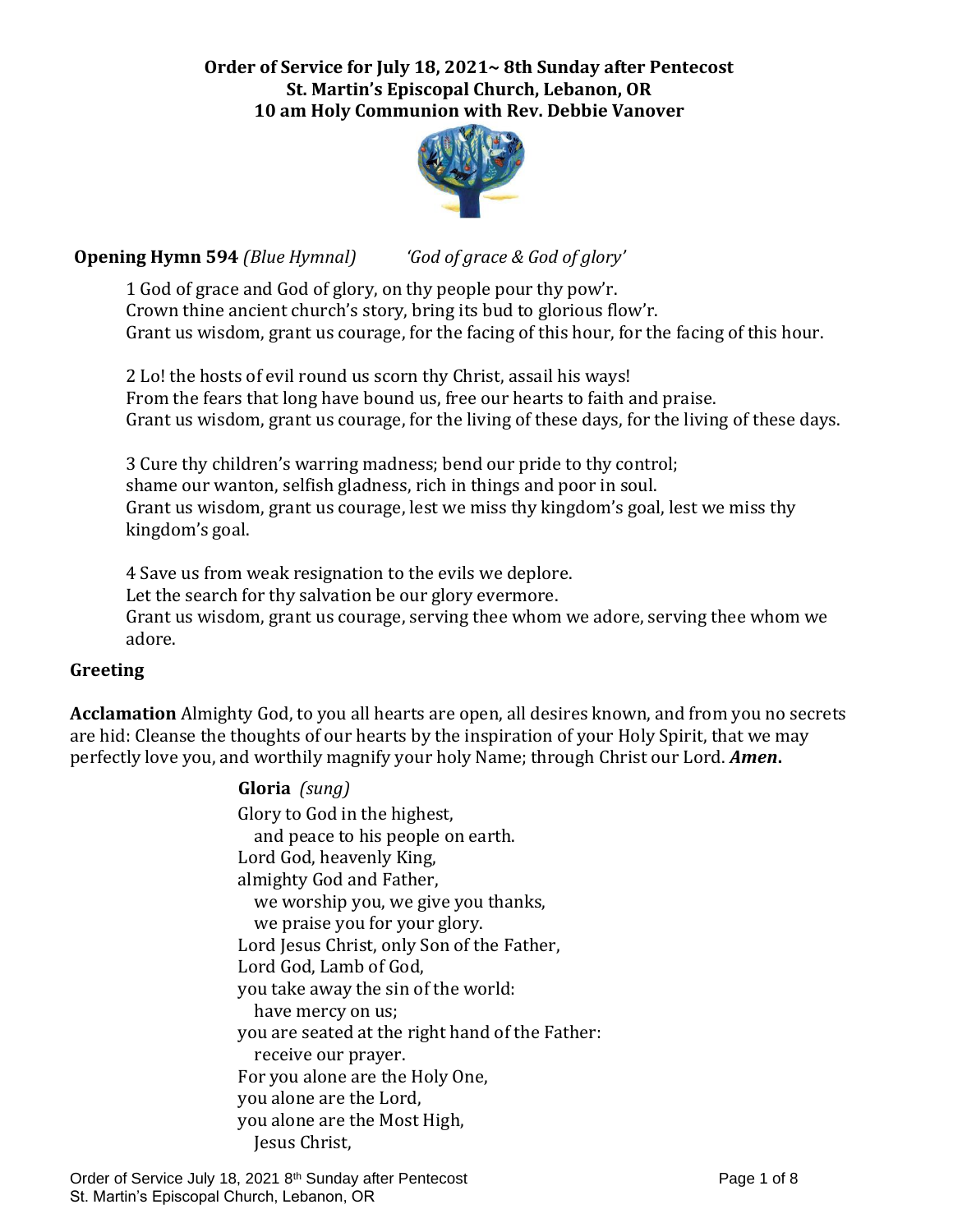### with the Holy Spirit, in the glory of God the Father. *Amen.*

### **Collect** *(please say together)*

Almighty God, the fountain of all wisdom, you know our necessities before we ask and our ignorance in asking: Have compassion on our weakness, and mercifully give us those things which for our unworthiness we dare not, and for our blindness we cannot ask; through the worthiness of your Son Jesus Christ our Lord, who lives and reigns with you and the Holy Spirit, one God, now and for ever. *Amen.*

### **First Lesson - A Reading from 2 Samuel 7:1-14a**

When the king was settled in his house, and the Lord had given him rest from all his enemies around him, the king said to the prophet Nathan, "See now, I am living in a house of cedar, but the ark of God stays in a tent." Nathan said to the king, "Go, do all that you have in mind; for the Lord is with you."

But that same night the word of the Lord came to Nathan: Go and tell my servant David: Thus says the Lord: Are you the one to build me a house to live in? I have not lived in a house since the day I brought up the people of Israel from Egypt to this day, but I have been moving about in a tent and a tabernacle. Wherever I have moved about among all the people of Israel, did I ever speak a word with any of the tribal leaders of Israel, whom I commanded to shepherd my people Israel, saying, "Why have you not built me a house of cedar?" Now therefore thus you shall say to my servant David: Thus says the Lord of hosts: I took you from the pasture, from following the sheep to be prince over my people Israel; and I have been with you wherever you went, and have cut off all your enemies from before you; and I will make for you a great name, like the name of the great ones of the earth. And I will appoint a place for my people Israel and will plant them, so that they may live in their own place, and be disturbed no more; and evildoers shall afflict them no more, as formerly, from the time that I appointed judges over my people Israel; and I will give you rest from all your enemies. Moreover the Lord declares to you that the Lord will make you a house. When your days are fulfilled and you lie down with your ancestors, I will raise up your offspring after you, who shall come forth from your body, and I will establish his kingdom. He shall build a house for my name, and I will establish the throne of his kingdom forever. I will be a father to him, and he shall be a son to me.

- Hear what the Spirit is Saying to God's people
- *Thanks be to God*

### **Psalm 89:20-37**

- 20 I have found David my servant; \* with my holy oil have I anointed him.
- 21 My hand will hold him fast \* and my arm will make him strong.
- 22 No enemy shall deceive him, \* nor any wicked man bring him down.
- 23 I will crush his foes before him  $*$  and strike down those who hate him.
- 24 My faithfulness and love shall be with him, \* and he shall be victorious through my Name.
- 25 I shall make his dominion extend \* from the Great Sea to the River.
- 26 He will say to me, 'You are my Father, \* my God, and the rock of my salvation.'
- 27 I will make him my firstborn \* and higher than the kings of the earth.
- 28 I will keep my love for him for ever, \* and my covenant will stand firm for him.
- 29 I will establish his line for ever \* and his throne as the days of heaven."
- Order of Service July 18, 2021 8<sup>th</sup> Sunday after Pentecost **Page 2** of 8 St. Martin's Episcopal Church, Lebanon, OR 30 "If his children forsake my law \* and do not walk according to my judgments;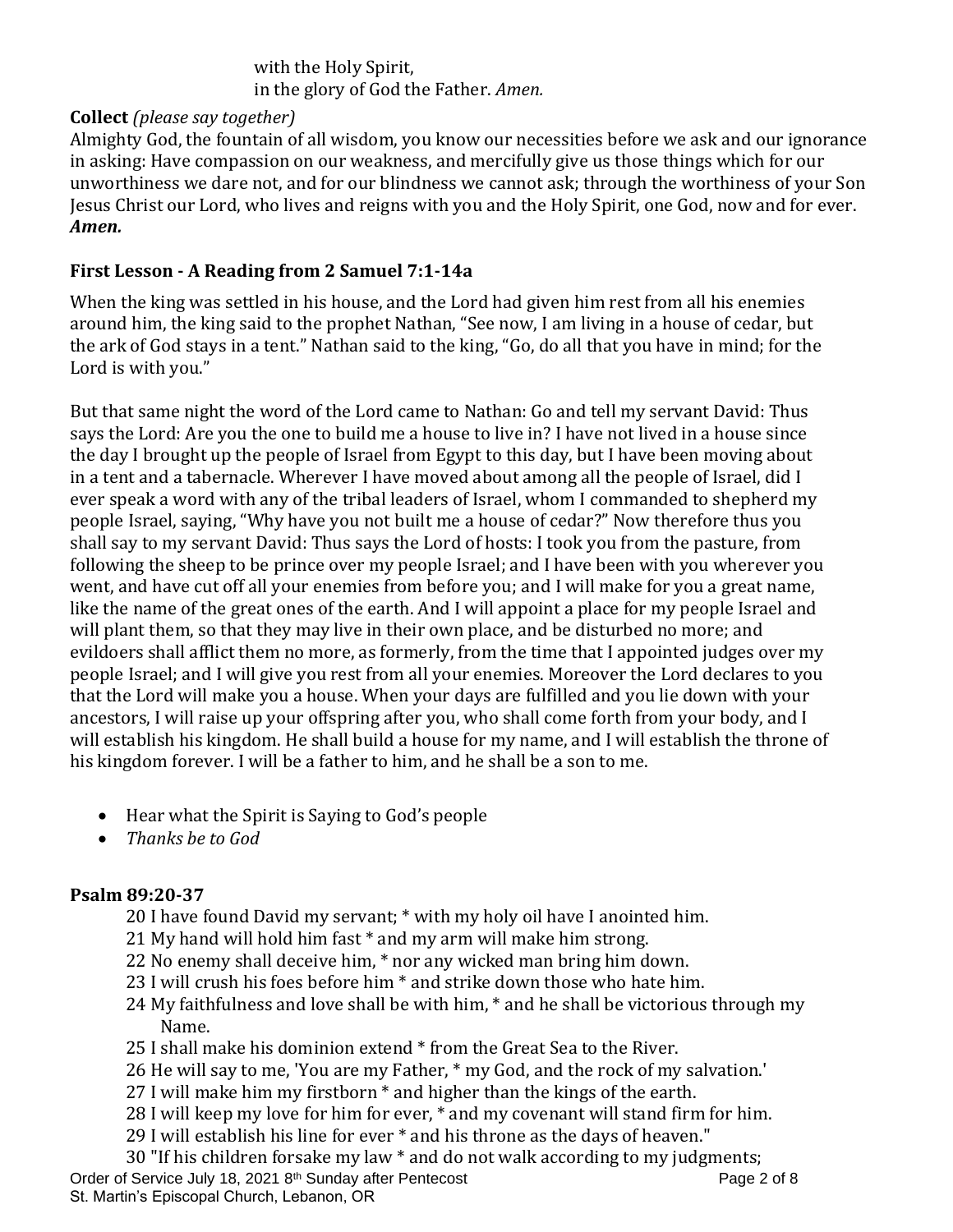- 31 If they break my statutes \* and do not keep my commandments;
- 32 I will punish their transgressions with a rod \* and their iniquities with the lash;
- 33 But I will not take my love from him, \* nor let my faithfulness prove false.
- 34 I will not break my covenant, \* nor change what has gone out of my lips.
- 35 Once for all I have sworn by my holiness: \* 'I will not lie to David.
- 36 His line shall endure for ever \* and his throne as the sun before me;
- 37 It shall stand fast for evermore like the moon, \* the abiding witness in the sky.'

# **Second Lesson -- A Reading from Ephesians 2:11-22**

Remember that at one time you Gentiles by birth, called "the uncircumcision" by those who are called "the circumcision" —a physical circumcision made in the flesh by human hands remember that you were at that time without Christ, being aliens from the commonwealth of Israel, and strangers to the covenants of promise, having no hope and without God in the world. But now in Christ Jesus you who once were far off have been brought near by the blood of Christ. For he is our peace; in his flesh he has made both groups into one and has broken down the dividing wall, that is, the hostility between us. He has abolished the law with its commandments and ordinances, that he might create in himself one new humanity in place of the two, thus making peace, and might reconcile both groups to God in one body through the cross, thus putting to death that hostility through it. So he came and proclaimed peace to you who were far off and peace to those who were near; for through him both of us have access in one Spirit to the Father. So then you are no longer strangers and aliens, but you are citizens with the saints and also members of the household of God, built upon the foundation of the apostles and prophets, with Christ Jesus himself as the cornerstone. In him the whole structure is joined together and grows into a holy temple in the Lord; in whom you also are built together spiritually into a dwelling place for God.

- Hear what the Spirit is Saying to God's people
- *Thanks be to God*

# **Gospel Hymn 530** *'Spread, oh spread Thou mighty Word'*

1 Spread, O spread, almighty word, spread the kingdom of the Lord, that to earth's remotest bound all my heed the joyful sound.

2 word of how the Father's will made the world, and keeps it still; how his only Son he gave earth from sin and death to save.

3 word of how the Savior's love earth's sore burden doth remove; how forever, in its need, through his death the world is free.

# **The Gospel of our Lord Jesus Christ, According to Mark 6:30-34, 53-56**

*Glory to you, Lord Christ*

The apostles gathered around Jesus, and told him all that they had done and taught. He said to them, "Come away to a deserted place all by yourselves and rest a while." For many were coming and going, and they had no leisure even to eat. And they went away in the boat to a deserted place by themselves. Now, many saw them going and recognized them, and they hurried there on foot from all the towns and arrived ahead of them. As he went ashore, he saw a great crowd; and he had compassion for them, because they were like sheep without a shepherd; and he began to teach them many things.

When they had crossed over, they came to land at Gennesaret and moored the boat. When they got out of the boat, people at once recognized him, and rushed about that whole region and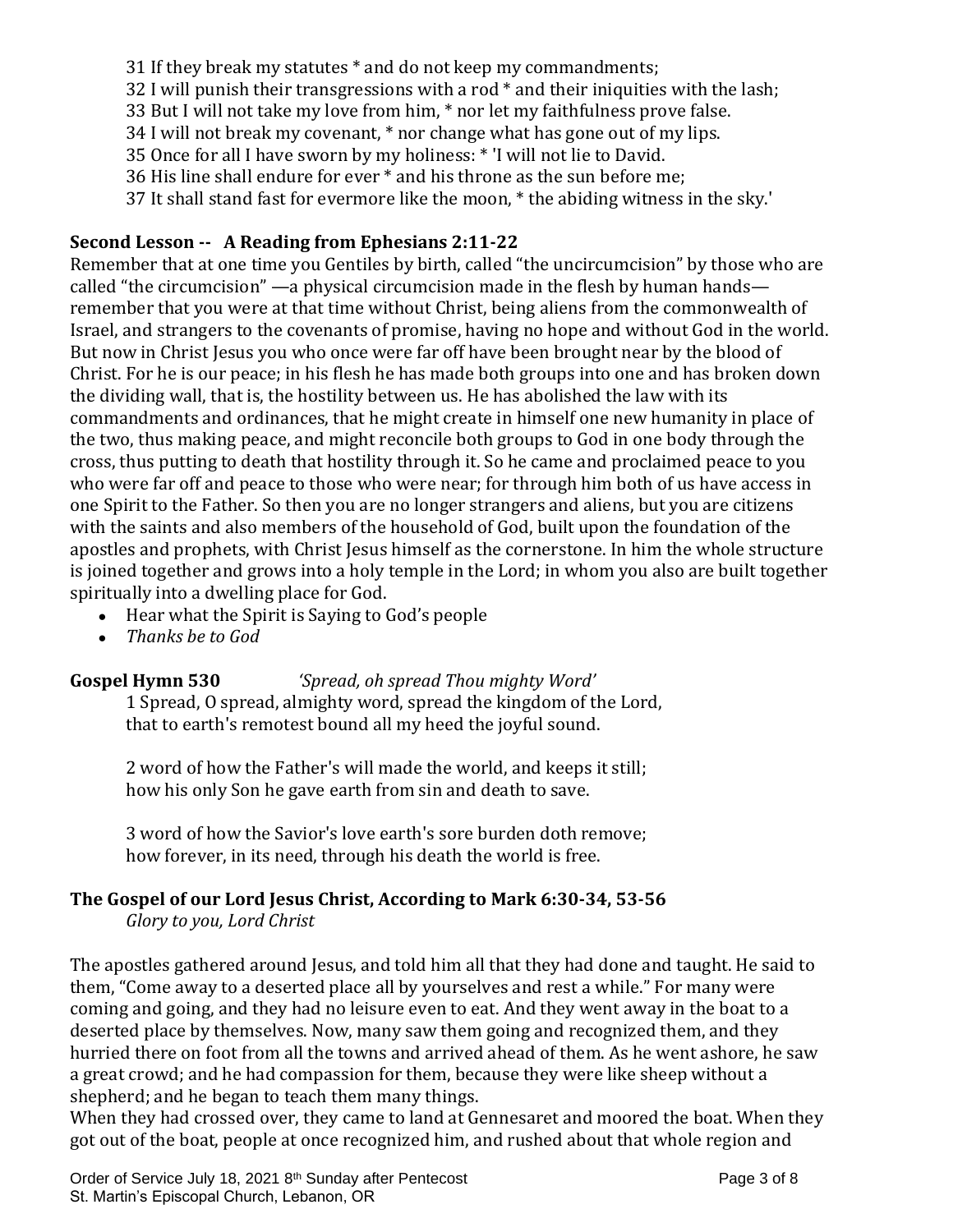began to bring the sick on mats to wherever they heard he was. And wherever he went, into villages or cities or farms, they laid the sick in the marketplaces, and begged him that they might touch even the fringe of his cloak; and all who touched it were healed. This is the Gospel of the Lord,

*Praise to you, Lord Christ*

### **Sermon The Rev. Debbie Vanover**

**Nicene Creed**  We believe in one God, the Father, the Almighty, maker of heaven and earth, of all that is, seen and unseen. We believe in one Lord, Jesus Christ, the only Son of God, eternally begotten of the Father, God from God, Light from Light, true God from true God, begotten, not made, of one Being with the Father. Through him all things were made. For us and for our salvation he came down from heaven: by the power of the Holy Spirit he became incarnate from the Virgin Mary, and was made man. For our sake he was crucified under Pontius Pilate; he suffered death and was buried. On the third day he rose again in accordance with the Scriptures; he ascended into heaven and is seated at the right hand of the Father. He will come again in glory to judge the living and the dead, and his kingdom will have no end. We believe in the Holy Spirit, the Lord, the giver of life, who proceeds from the Father and the Son. With the Father and the Son he is worshiped and glorified. He has spoken through the Prophets. We believe in one holy catholic and apostolic Church. We acknowledge one baptism for the forgiveness of sins. We look for the resurrection of the dead, and the life of the world to come. *Amen.*

### **Prayers of the People - Form I**

With all our heart and with all our mind, let us pray to the Lord, saying *"Lord, have mercy."* For the peace from above, for the loving-kindness of God, and for the salvation of our souls, let us pray to the Lord.

*Lord, have mercy.*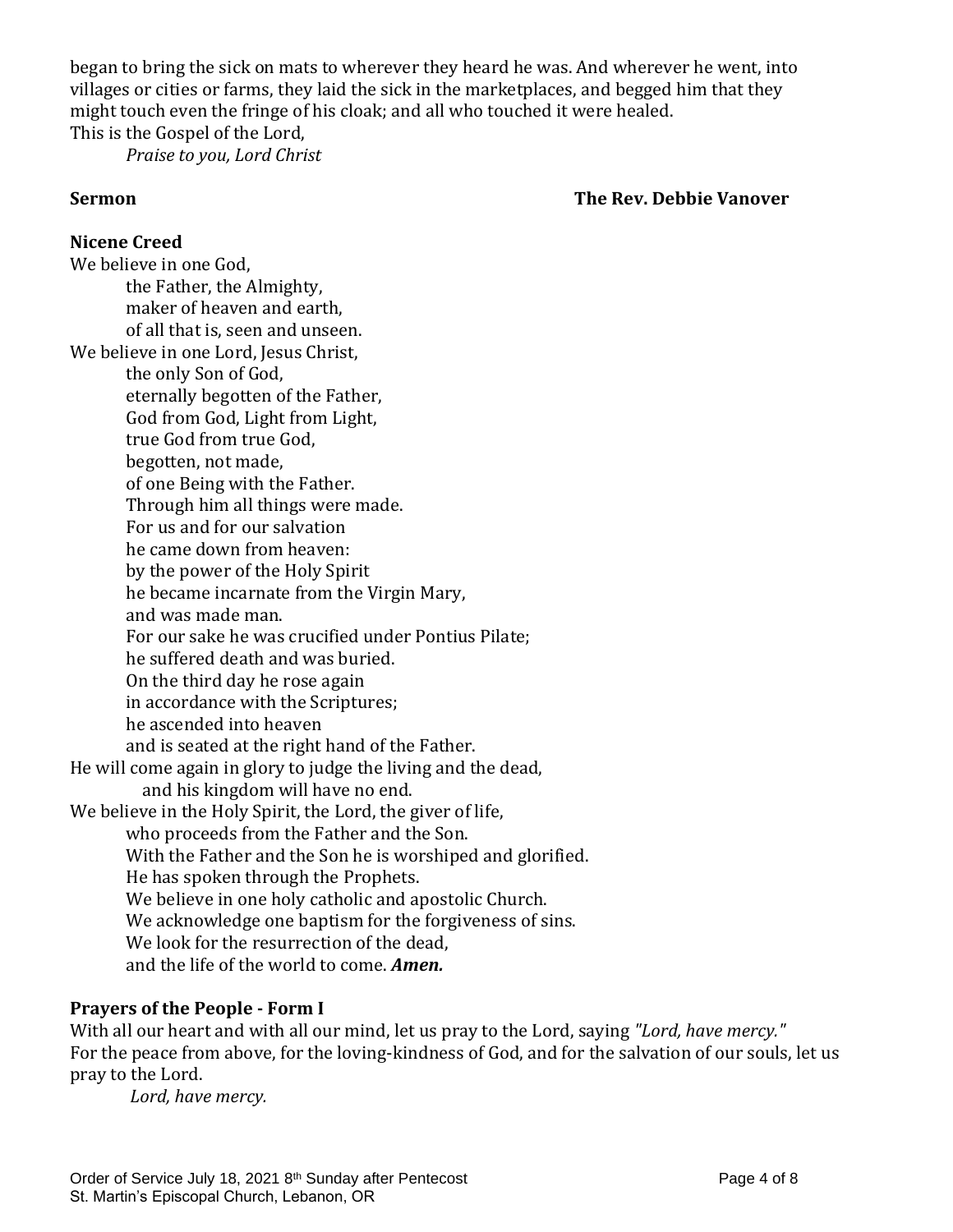For the peace of the world, for the welfare of the Holy Church of God, and for the unity of all peoples, let us pray to the Lord.

*Lord, have mercy.*

For Michael, our Presiding Bishop, Diana our Bishop, and for all the clergy and people, let us pray to the Lord.

*Lord, have mercy.*

For our President, for the leaders of the nations, and for all in authority, let us pray to the Lord. *Lord, have mercy.*

For this city Lebanon, for every city and community, and for those who live in them, let us pray to the Lord.

*Lord, have mercy.*

For seasonable weather, and for an abundance of the fruits of the earth, let us pray to the Lord. *Lord, have mercy.*

For the good earth which God has given us, and for the wisdom and will to conserve it, let us pray to the Lord.

*Lord, have mercy.*

For those who travel on land, on water, in the air and through outer space, let us pray to the Lord. *Lord, have mercy.*

For the aged and infirm, for the widowed and orphans, and for the sick and the suffering, let us pray to the Lord.

*Lord, have mercy.*

For the poor and the oppressed, for the unemployed and the destitute, for prisoners and captives, and for all who remember and care for them, let us pray to the Lord.

*Lord, have mercy.*

For all who have died in the hope of the resurrection, and for all the departed, let us pray to the Lord.

*Lord, have mercy.*

For deliverance from all danger, violence, oppression, and degradation, let us pray to the Lord. *Lord, have mercy.*

For the absolution and remission of our sins and offenses, let us pray to the Lord.

*Lord, have mercy.*

That we may end our lives in faith and hope, without suffering and without reproach, let us pray to the Lord.

*Lord, have mercy.*

In the communion of the blessed Mary and Martin and of all the saints, let us commend ourselves, and one another, and all our life, to Christ our God. To thee, O Lord our God.

Lord, hear the prayers of *thy* people; and what we have asked faithfully, grant that we may obtain effectually, to the glory of *thy* Name; through Jesus Christ our Lord**.** *Amen.*

**The Peace** (please stay in your pew)

- The Peace of the Lord be always with you.
- *And also with you.*

# **Offertory Music**

# **The Liturgy of the Table**

The Great Thanksgiving Eucharistic Prayer C BCP p. 367 The Lord be with you. *And also with you.*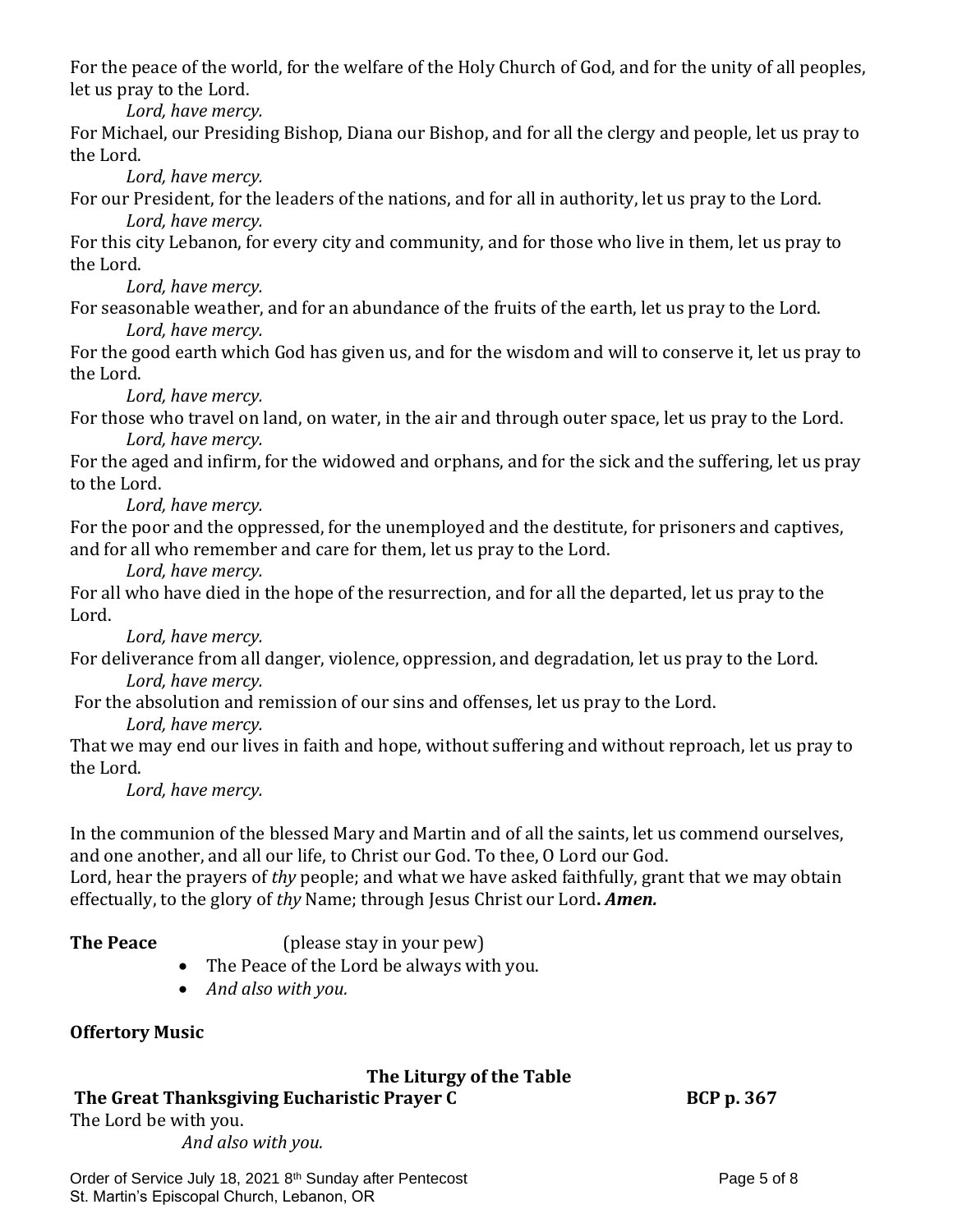Lift up your hearts.

*We lift them to the Lord.*

Let us give thanks to the Lord our God.

*It is right to give him thanks and praise.*

God of all power, Ruler of the Universe, you are worthy of glory and praise.

*Glory to you for ever and ever.*

At your command all things came to be: the vast expanse of interstellar space, galaxies, suns, the planets in their courses, and this fragile earth, our island home.

*By your will they were created and have their being.*

From the primal elements you brought forth the human race, and blessed us with memory, reason, and skill. You made us the rulers of creation. But we turned against you, and betrayed your trust; and we turned against one another.

# *Have mercy, Lord, for we are sinners in your sight.*

Again and again, you called us to return. Through prophets and sages you revealed your righteous Law. And in the fullness of time you sent your only Son, born of a woman, to fulfill your Law, to open for us the way of freedom and peace.

*By his blood, he reconciled us.*

*By his wounds, we are healed.*

And therefore we praise you, joining with the heavenly chorus, with prophets, apostles, and martyrs, and with all those in every generation who have looked to you in hope, to proclaim with them your glory, in their unending hymn:

# *Celebrant and People (say together)*

Holy, Holy, Holy Lord, God of power and might, heaven and earth are full of your glory. Hosanna in the highest Blessed is he who comes in the name of the Lord. Hosanna in the highest.

### *The Celebrant continues*

And so, Father, we who have been redeemed by him, and made a new people by water and the Spirit, now bring before you these gifts. Sanctify them by your Holy Spirit to be the Body and Blood of Jesus Christ our Lord.

On the night he was betrayed he took bread, said the blessing, broke the bread, and gave it to his friends, and said, "Take, eat: This is my Body, which is given for you. Do this for the remembrance of me."

After supper, he took the cup of wine, gave thanks, and said, "Drink this, all of you: This is my Blood of the new Covenant, which is shed for you and for many for the forgiveness of sins. Whenever you drink it, do this for the remembrance of me."

Remembering now his work of redemption, and offering to you this sacrifice of thanksgiving, *We celebrate his death and resurrection, as we await the day of his coming.*

Lord God of our Ancestors: God of Abraham and Sarah, Isaac and Rebecca, and Jacob, Rachel, and Leah; God and Father of our Lord Jesus Christ: Open our eyes to see your hand at work in the world about us. Deliver us from the presumption of coming to this Table for solace only, and not for strength; for pardon only, and not for renewal. Let the grace of this Holy Communion make us one body, one spirit in Christ, that we may worthily serve the world in his name.

*Risen Lord, be known to us in the breaking of the Bread.*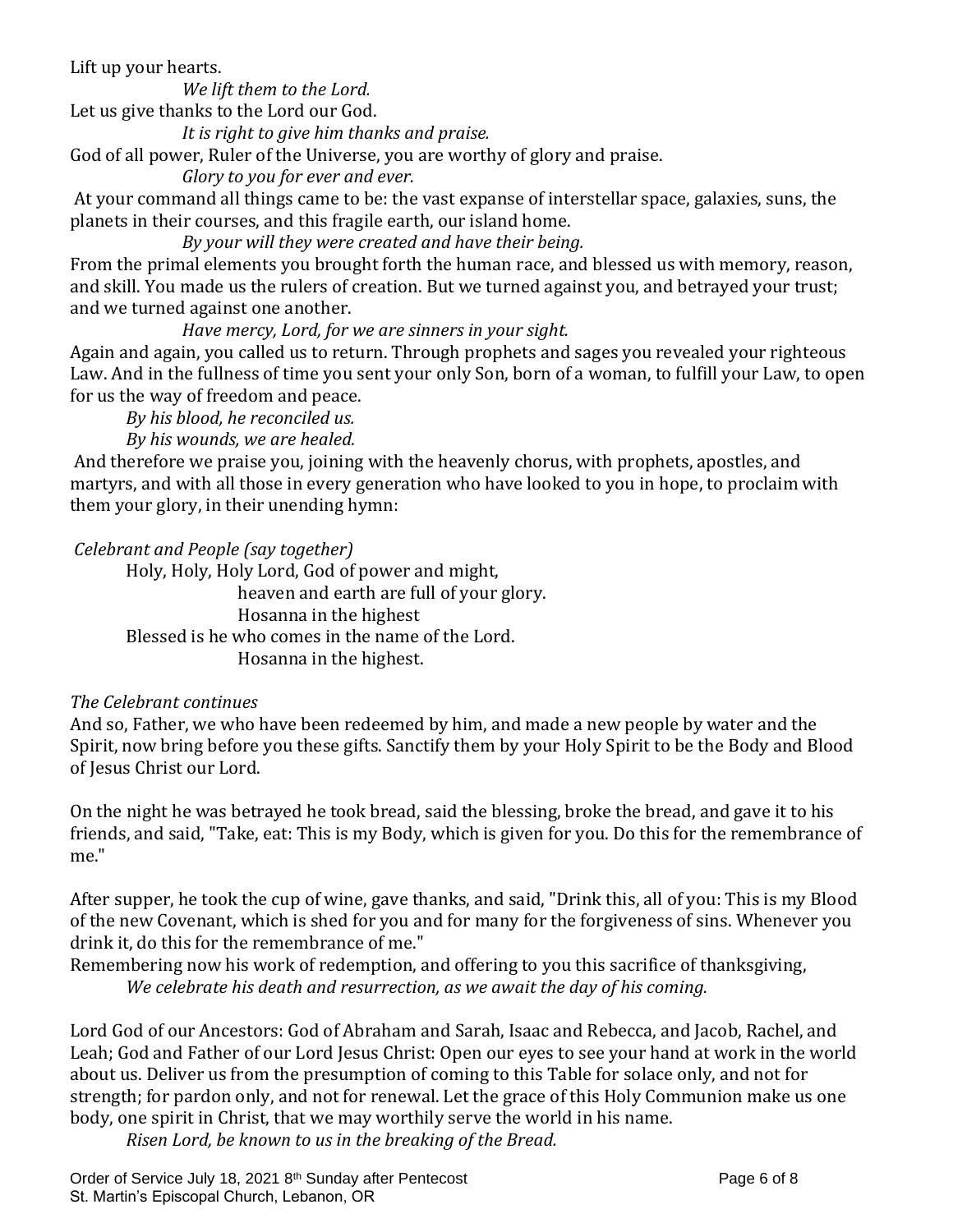Accept these prayers and praises, Father, through Jesus Christ our great High Priest, to whom, with you and the Holy Spirit, your Church gives honor, glory, and worship, from generation to generation. *AMEN.*

### **The Lord's Prayer** ( *sung)* Our Father, who art in heaven, hallowed be thy Name, thy kingdom come, thy will be done, on earth as it is in heaven. Give us this day our daily bread. And forgive us our trespasses, as we forgive those who trespass against us. And lead us not into temptation, but deliver us from evil. For thine is the kingdom, and the power, and the glory, for ever and ever. *Amen.*

### **The Breaking of the Bread**

Christ our Passover is sacrificed for us; *Therefore let us keep the feast.*

The Gifts of God for the People of God.

 Rev. Debbie will tell us how the bread and wine will be served. *We are now using the common cup as before (OK with Diocese) but no intinction allowed yet. You may abstain; the bread alone is considered a full Eucharist.*

The Body and Blood of our Lord Jesus Christ keep you in everlasting life. *Amen.*

### **Communion Hymn 657** *'Love divine , all loves excelling'*

Love divine, all loves excelling, Joy of Heav'n to earth come down; Fix in us thy humble dwelling; All thy faithful mercies crown! Jesus, Thou art all compassion, Pure unbounded love Thou art; Visit us with Thy salvation, Enter every trembling heart.

Come, Almighty to deliver, Let us all Thy life receive; Suddenly return, and never, Nevermore Thy temples leave. Thee we would be always blessing, Serve Thee as Thy hosts above, Pray and praise Thee without ceasing, Glory in Thy perfect love.

Finish, then, Thy new creation; Pure and spotless let us be; Let us see Thy great salvation Perfectly restored in Thee; Changed from glory into glory, Till in Heav'n we take our place, Till we cast our crowns before Thee, Lost in wonder, love, and praise.

### **Post-Communion Prayer of Thanksgiving**

Eternal God, heavenly Father, you have graciously accepted us as living members of your Son our Savior Jesus Christ,